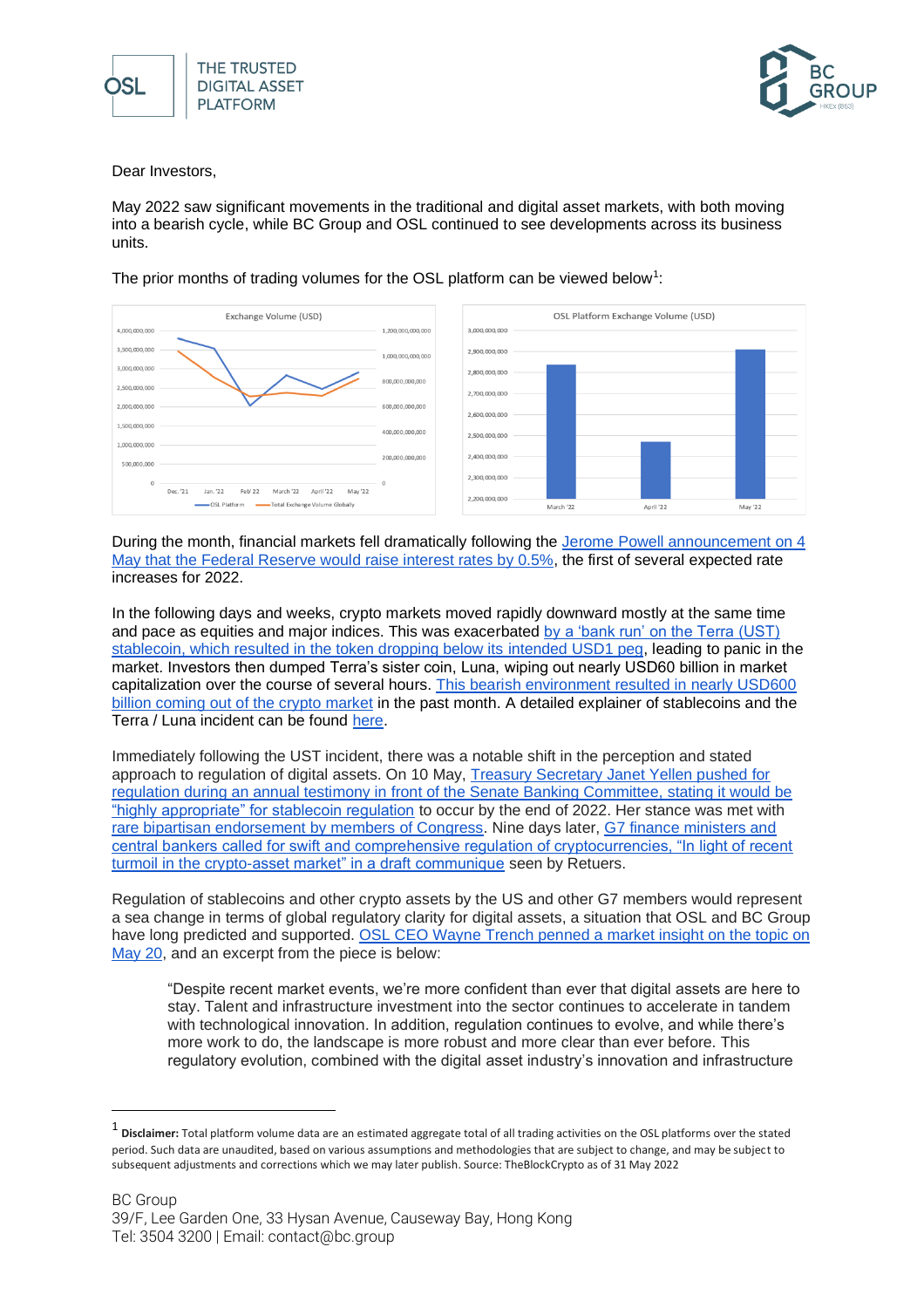



improvements, provides a long-term tailwind that will create significant step changes and efficiencies in the market going forward.

Put simply, beyond the clouds, the future is bright."

With respect to Luna and UST specifically, OSL had no exposure to these assets and its risk management and trading infrastructure again operated as expected during the periods of market turbulence, allowing OSL to service clients without interruption throughout.

## **Business updates**

On 17 May, [OSL and leading connectivity provider BSO announced that BSO was named the low](https://osl.com/en/press-release/osl-and-bso-unveil-strategic-partnership-to-bolster-connectivity-for-institutional-exchange-clients/)[latency connectivity provider of choice for OSL's institutional-grade exchange,](https://osl.com/en/press-release/osl-and-bso-unveil-strategic-partnership-to-bolster-connectivity-for-institutional-exchange-clients/) enabling significant latency reductions, enhanced security and faster time to market for partners.

Also in May, OSL SaaS won the award for the top company in the [Cryptocurrency -](https://sbr.com.sg/co-written-partner/event-news/osl-saas-wins-top-cryptocurrency-award-in-sbr-technology-excellence-awards) Financial [Technology](https://sbr.com.sg/co-written-partner/event-news/osl-saas-wins-top-cryptocurrency-award-in-sbr-technology-excellence-awards) category at the Singapore Business Review's 2022 Technology Excellence Awards.

The annual awards program highlights technological innovations, recognising exceptional companies in Singapore that are riding the digital disruption wave and leading the technological revolution and digital journeys of their respective industries.

OSL received the award because it recorded a 400% increase in trading volumes for SaaS across the OSL platform in the three months ended 31 October 2021, it won two top-tier clients in the first quarter of 2022, and because OSL SaaS Exchange volumes ranked in the top 25 of global spot exchanges on multiple days in fourth quarter of 2021.

On the capital markets front, Dave Chapman and Davin Wu, Executive Director and CFO of BC Group respectively, hosted an office-visit for Carlton Lai from Daiwa Securities. After the visit, Carlton reiterated Daiwa's positive views towards BC Group. Furthermore, Macquarie analyst, Dexter Hsu, updated his research report on BC Group and reiterated a "Buy" rating. Lastly, UOB Kay Hian Analyst Jason Wong expressed his positive view on BC Group's the stock and the sector in a research note:

"BC Technology is the only SFC-licensed digital-asset broker in Hong Kong. The company rides on the trend of rising adoption of digital assets by institutional investors, which will lift the trading volume on its OSL platform as well as the demand for trading platform technology infrastructure."

OSL executives and BC Group senior leadership also continued to appear in well-known media and market events throughout the month:

- On 4 May OSL North America Head of Institutional Sales and Business Development Jeff [Howard was interviewed by Blockworks](https://blockworks.co/fed-approves-half-point-interest-rate-hike-crypto-trades-like-big-tech/) following the US Fed's interest rate increase
- BC Group Managing Director and Head of Regulatory Affairs Gary Tiu spoke at an InvestHK webinar on Digital Assets on 11 May
- On 19 May, Jeff was interviewed on CoinDesk TV's "All About Bitcoin" show, where he [shared his views on BTC dominance, as well as the stablecoin market](https://www.coindesk.com/tv/all-about-bitcoin/all-about-bitcoin-may-19-2022/) (from 0:08:00)
- OSL Head of Distribution and Prime Matt Long was featured in an article by Asia Private [Banker](https://asianprivatebanker.com/technology/what-meltdown-why-blockchain-and-crypto-could-still-find-favour-with-u-hnwis/) on 25 May on HNWI participation in crypto and the UST incident
- OSL Digital Securities Head of Trading Kevin Lee was featured on Viu TV twice during the month, and discussed the latest developments in the crypto markets (Chinese only: first segment [here,](https://viu.tv/encore/invest-smarter-2020/invest-smarter-2020e55020220520) second segment [here\)](https://viu.tv/ch/99)